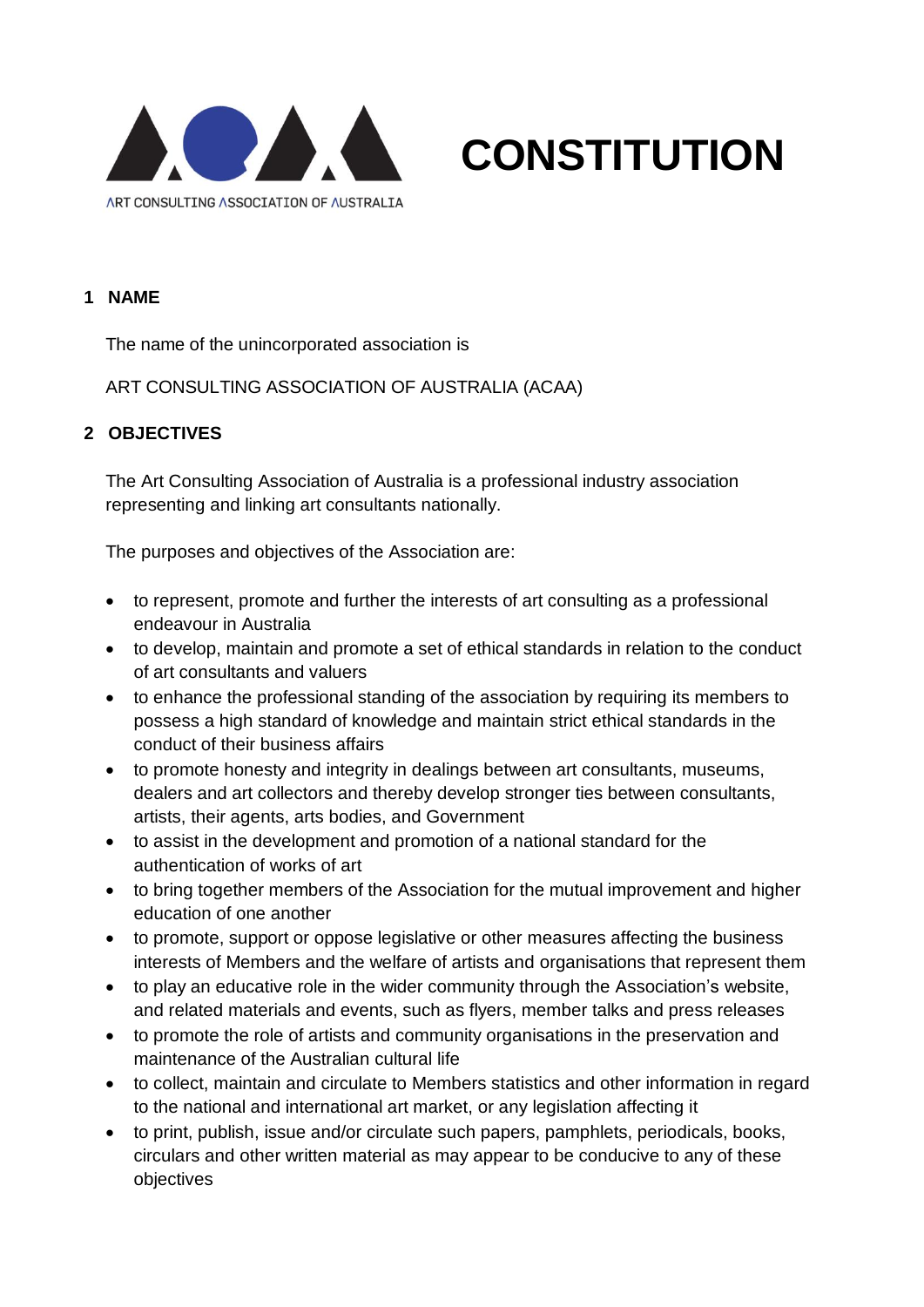- to do all such other things as are incidental or conducive to the attainment of the objectives and the exercise of the powers of the Association
- to provide information and links to those seeking the services of an art consultant
- to grow its membership and remain the peak art body providing a platform and voice for the art consulting industry

## **3 MEMBERSHIP**

The maximum number of Members is unlimited.

The Members of the Association are:

- Any person who is admitted to membership of the Association under the Constitution and who pays the annual membership fee determined and notified by the Executive Committee from time to time
- Any person who conducts a professional, specialist art consulting business that demonstrates a commitment to the ethical industry standards established by the Association and to the specialist role of the consultant as professional independent advisor shall be eligible to apply to be admitted as a member of the Association
- At first instance any person wishing to apply for membership shall forward an application to the ACAA Administrator, who will forward the applicant's membership request to the Executive Committee
- The Executive Committee shall consider each application for membership and if reasonably satisfied that the applicant is eligible for membership may admit the person as a Member of the Association
- When an applicant has been accepted for membership the President shall notify the applicant of the decision of the Executive Committee
- Members shall be entitled to attend and vote at all General Meetings of the Association and shall have one vote
- Members shall have the right to nominate Executive Committee Members
- A Member shall cease to be a Member of the Association if he or she resigns, is expelled or fails to renew his or her membership. Failure to renew membership within 30 days of receipt of renewal notification will instigate appeals for payment by the Administrator or Treasurer. Membership will be suspended after three unresponsive appeals and subject to cancellation by the Executive Committee at the next meeting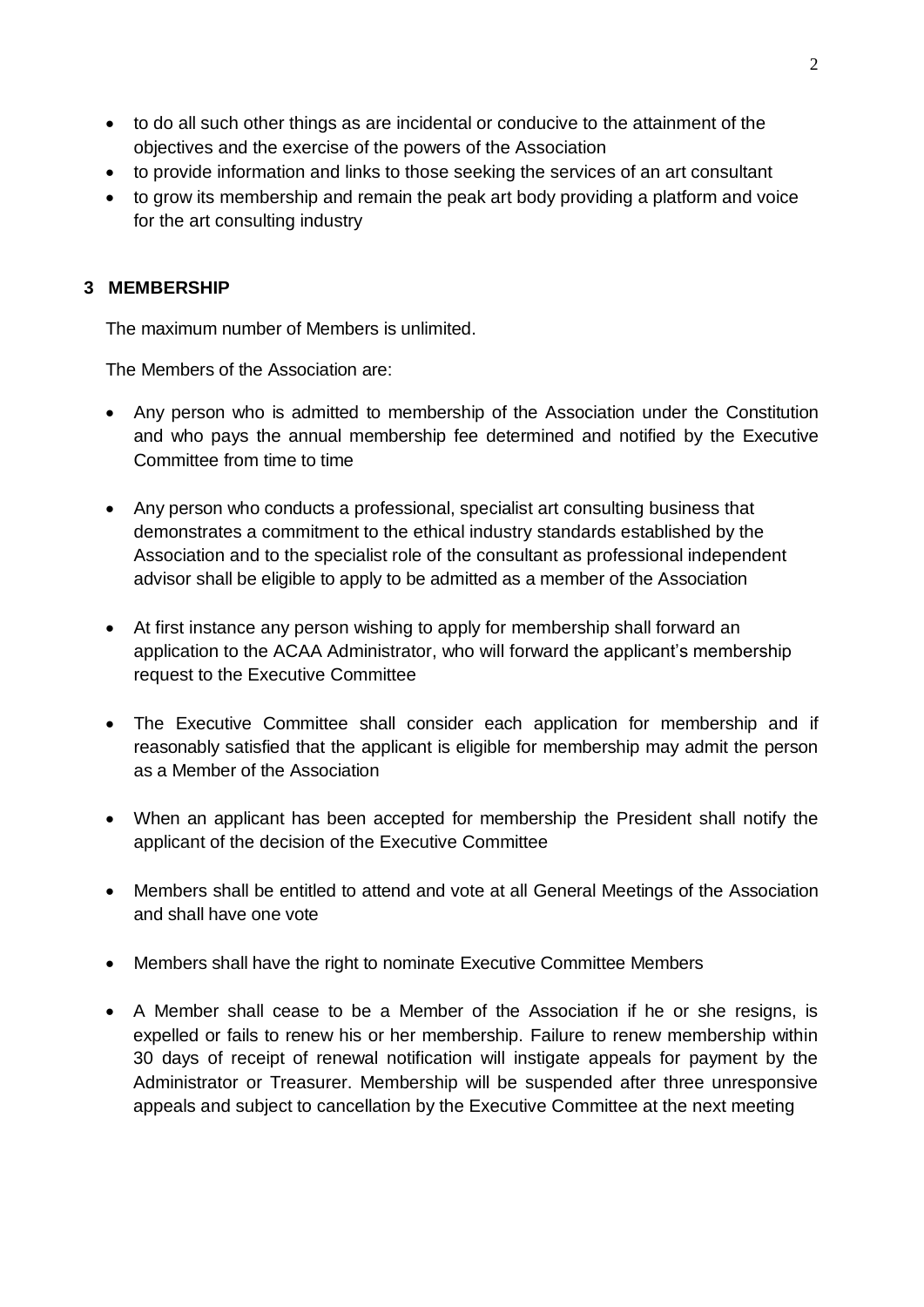- Any Member of the Association may resign his or her membership by written notice to the President and the Member's resignation shall be deemed to take effect from the date of serving of the notice on the President
- Any Member who resigns shall not be entitled to any refund of membership fees already paid
- The Executive Committee may temporarily suspend Members. Such temporary suspension shall apply until the Member in question has fulfilled his or her obligations or has satisfied the Executive Committee's requirements with regards to rectifying his or her breaches of conduct and the revocation of suspension shall have retrospective effect if necessary
- A Member shall cease to be a Member of the Association if he or she ceases to operate an art consulting business, or engages in a commercial contract or full-time employment that raises a potential conflict of interest
- Members who resign may apply to remain in the Association as an Associate Member, and will be able to promote their Associate Member status in their business documents/profiles
- Valuer Members who resign must also return the ACAA valuer seal insert (if acquired), and will no longer be entitled to promote/use the ACAA valuer number in their business documents/profiles. Resigning Valuer Members may apply to remain in the Association as an Associate Member, with attendant benefits/exclusions

## **4 ASSOCIATE MEMBERS**

- Associate Members can, and then only, use the membership designation 'Associate Member, ACAA'
- Associate Members will be subject to the same scrutiny of ethics and renewal conditions as Members
- Associate Members will not have voting rights at General Meetings including the AGM
- Associate Membership is also available to individuals who may not yet fulfil the requirements of membership. In this case, applicants must satisfy the Executive Committee that they are working towards joining the ACAA as a full member and, at the time of application, meet the ACAA's standards and codes of practice
- New Associate Members will be able to promote their Associate Member status in their business documents/profiles
- Fees for Associate Members are set at 50% of standard Member rates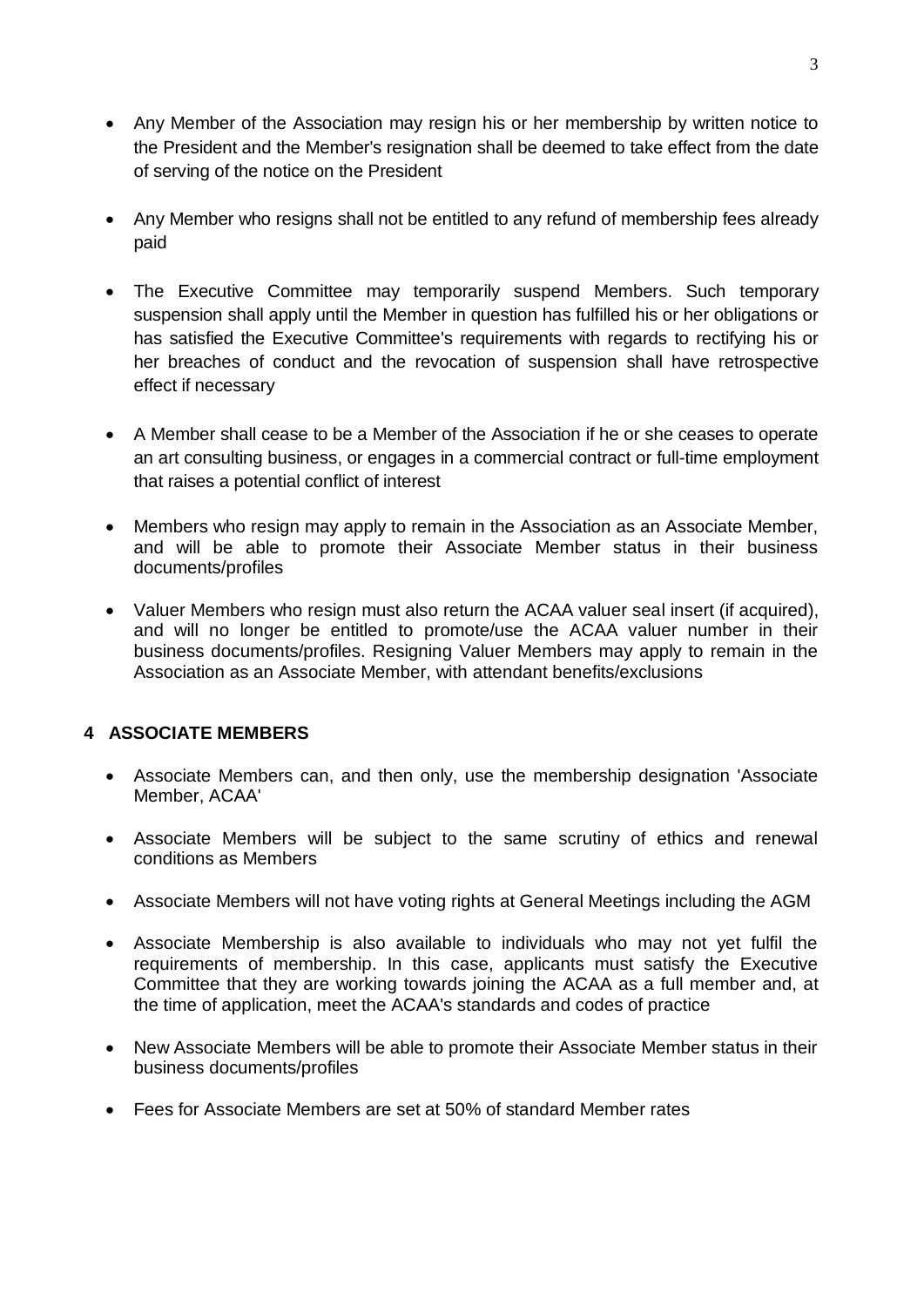#### **5 ANNUAL GENERAL MEETINGS**

- The following business shall be transacted at an Annual General Meeting of the Association:
	- o Confirmation of the minutes of the last Annual General Meeting
	- o President's report
	- o Treasurer's report
	- o Nomination and Election of new Executive Committee Members
	- o Any other business on the agenda for the Annual General Meeting
- The agenda of an AGM shall be sent out with the Notice for that Meeting
- Any Member who wishes to bring any business before a General Meeting must give notice in writing of that business to the President not less than one week prior to the date of that meeting
- No business shall be transacted unless 25% of Members, including a majority of the Executive Committee, is present at the time when the meeting proceeds to business. In this context, 'present' is defined as: a) being in attendance, or b) present via teleconference, or c) present by proxy. Proxies shall be limited to 1 per person, and must be handled by an executive member
- The President shall preside as Chairperson at every AGM, or if there is no President, or he or she is not present, then the Members present shall elect one of their number to be Chairperson of the meeting
- Only Members who have paid their annual membership fee prior to the General Meeting may vote at a General Meeting
- Resolutions put to the vote at any AGM shall be decided on a show of hands
- In the case of an equality of votes the Chairperson of the meeting at which the show of hands takes place shall be entitled to a second or casting vote

## **6 EXECUTIVE COMMITTEE and SUB-COMMITTEE MEMBERS**

- The Executive Committee may delegate any of its powers to a committee or consisting of such member or members of the Executive Committee as they think fit; any subcommittee so formed shall in the exercise of the powers so delegated conform to any regulations that may be imposed on it by the Executive Committee
- A sub-committee may meet and adjourn as it thinks proper. Questions arising at any meeting shall be determined by a majority of votes of the members present, and in the case of any equality of votes the Chairperson shall have a second or casting vote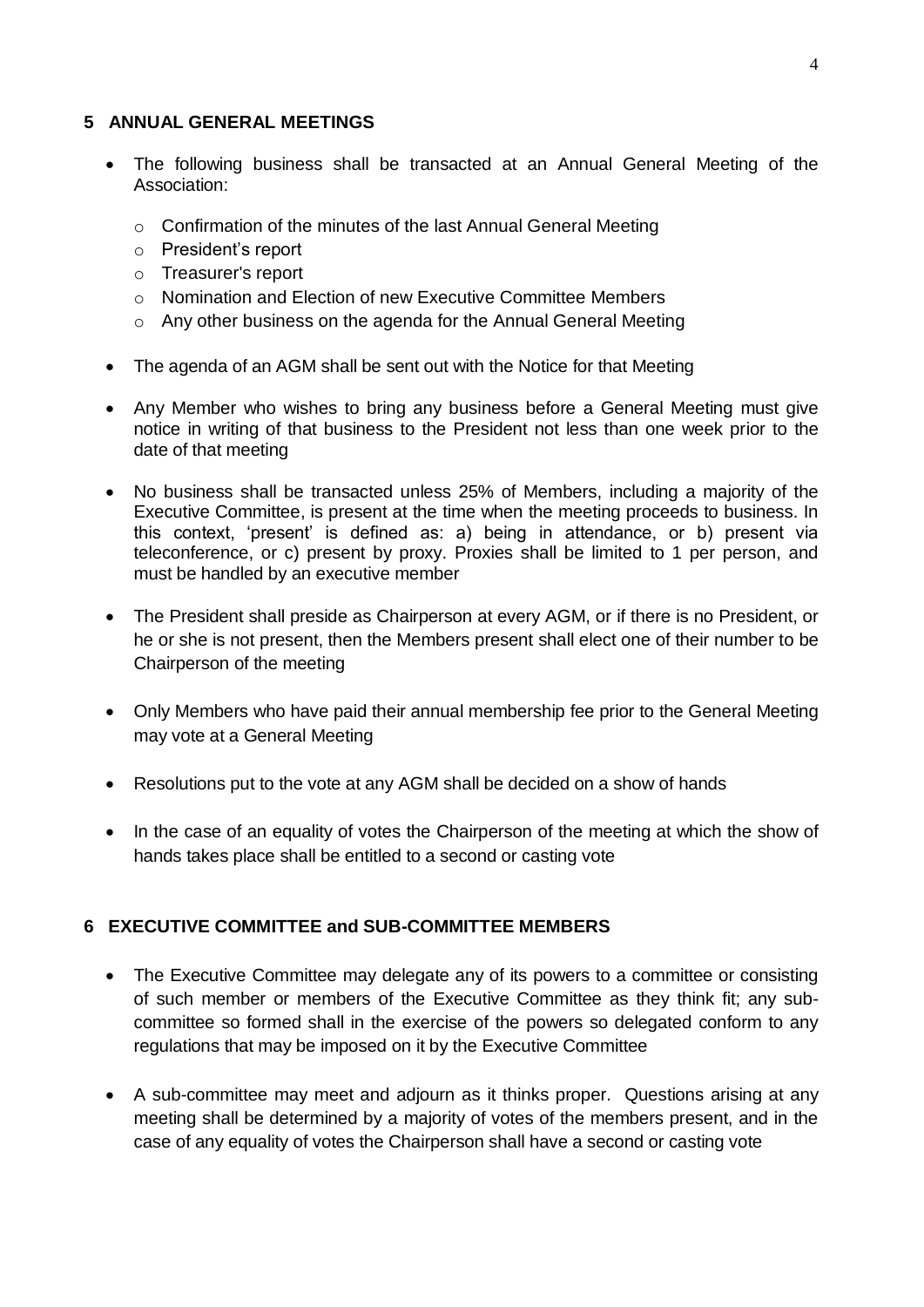- Minutes shall be taken of all business transacted at each meeting of the Executive Committee. The minutes will be presented for approval at the next Executive Committee meeting and signed by the President or Chairperson of that meeting if accepted as a true and correct record
- The Executive Committee shall meet at least once a year
- An Executive Committee meeting may be convened at the request of the President or at the request of a majority of Executive Committee Members and may be conducted by telephone or video link-up
- Any Executive Committee Member who is absent from three consecutive meetings of the Executive Committee without a valid excuse acceptable to the President shall be deemed to have resigned his or her position on the Executive Committee and his or her position shall become vacant

## **7 CONFLICTS of INTEREST**

- A member of the Executive Committee who in any way whether directly or indirectly, has any material interest in a contract or proposed contract with the Association shall declare the nature of that interest at a meeting of the Executive Committee
- The President shall record such a declaration in the minutes of the meeting at which it was declared
- The Executive Committee, with the interested member abstaining from the deliberations, shall determine whether the interested member may:
	- o be included in any meeting of the Executive Committee at which such contract proposed contract or arrangement is being considered
	- o vote in respect of any contract, proposed contract or arrangement in which he or she has an interest
	- $\circ$  enter into any contract, proposed contract or arrangement in which he or she has an interest

## **8 REGISTER of MEMBERS**

- The Administrator shall keep and maintain current a register of all Members and Associated Members
- The register shall contain the full name, address, contact details and date of entry into the Association for each Member, as well as dates of resignations and commencements and endings of Associated Memberships